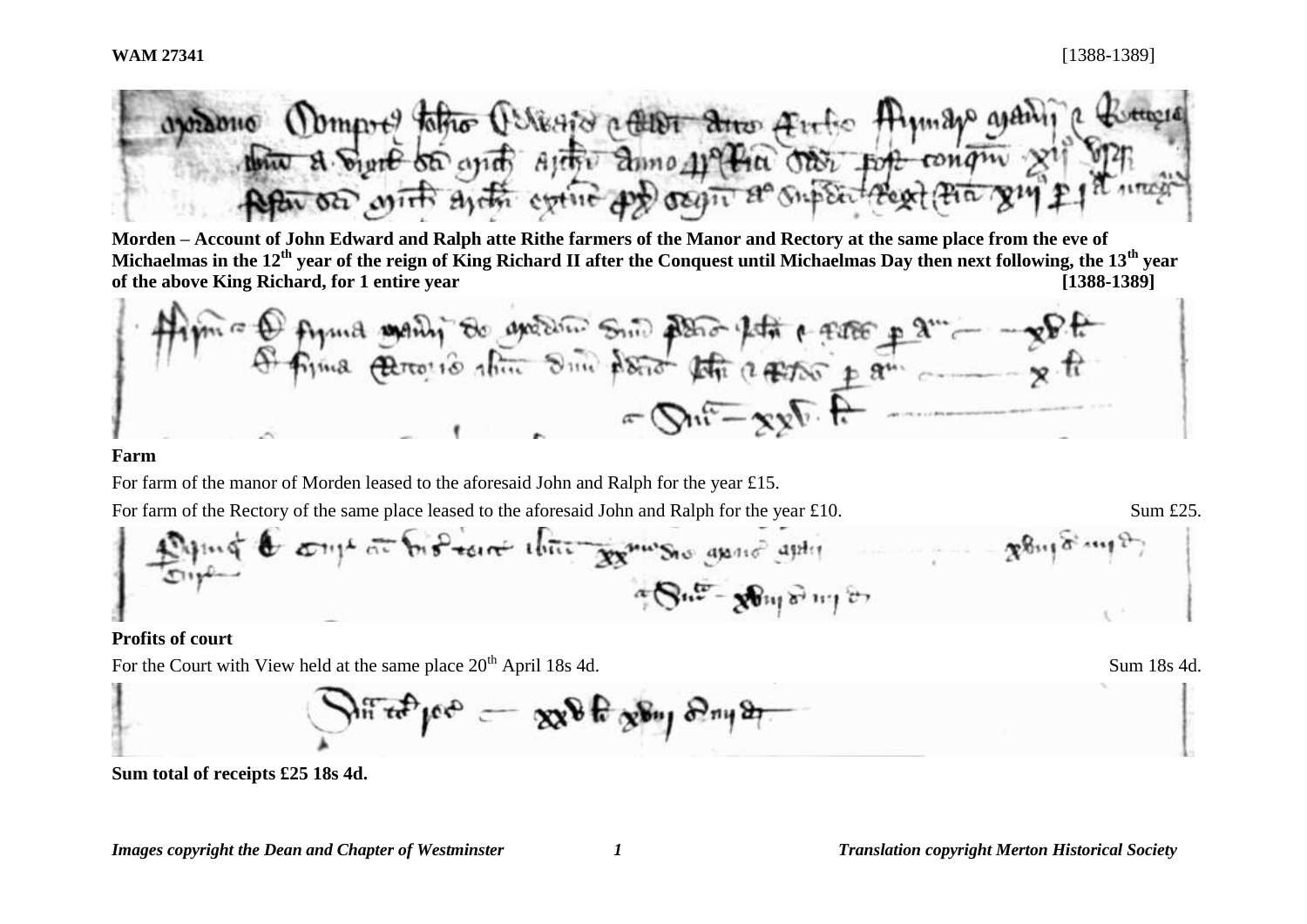

## **Rents Resolute**

In rent resolute of Thomas Kynewardesle for the year, 4 terms, 4s. And the same for the preceding 4 years not allowed previously as for the year 4s, 16s. Sum 20s.



## **Pension paid**

Paid to the Vicar of Morden in value of 1 quarter wheat and 1 quarter beans for a certain pension owed to the same per year, this year price of a quarter wheat 4s and a quarter of beans 3s 7s. And to the same Vicar for the preceding 4 years in value of 1 quarter wheat and 1 quarter beans, for each year 7s, previously not allowed, 28s. Sum 35s.



## **Foreign Expenses**

Paid as above for a certain amercement for Blakeland by order of the bailiff 10s. Sum 10s.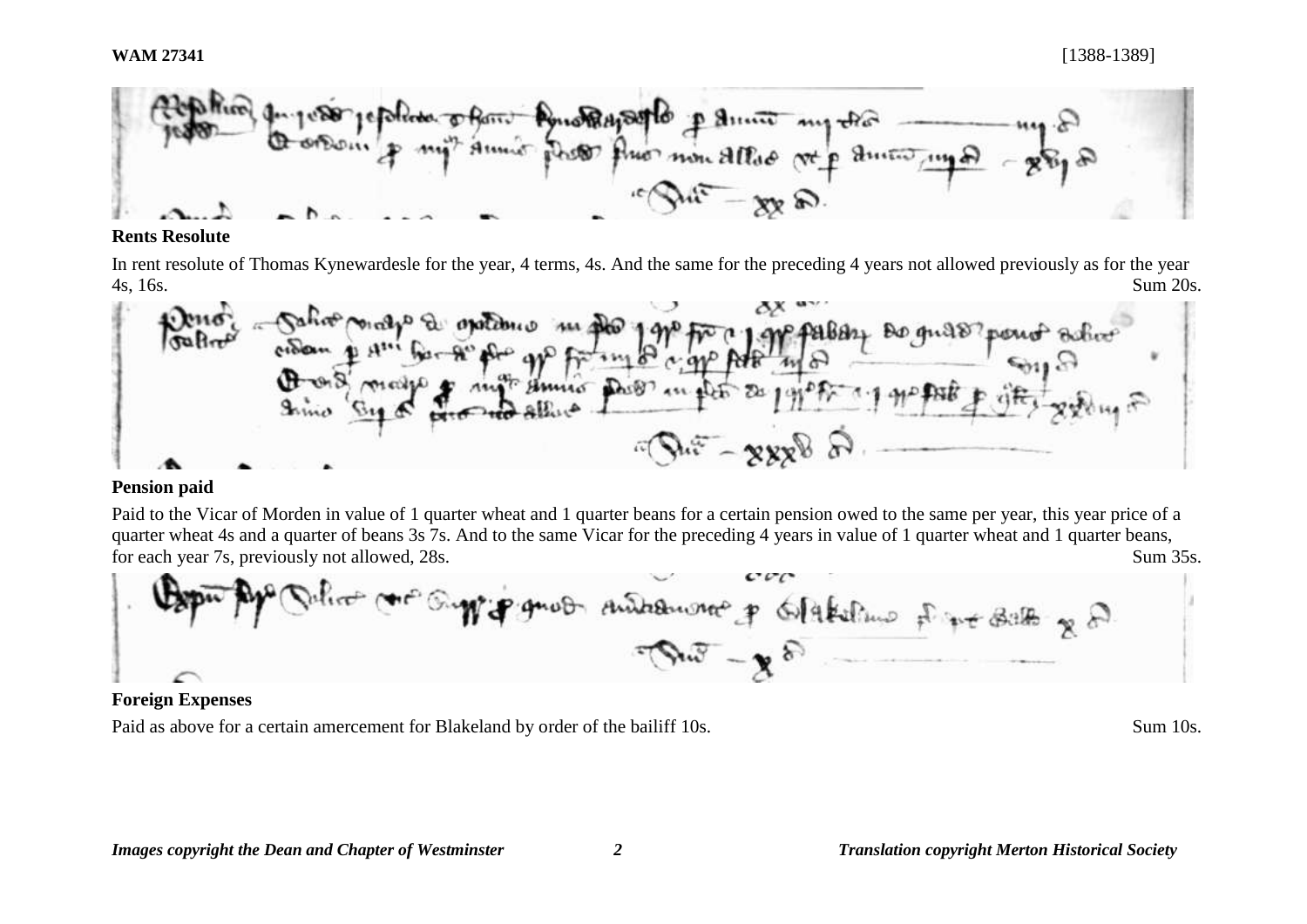

# **Cash Deliveries**

Delivered to brother John Lakyngheth bailiff of Westminster for the farm of the Rectory of Morden by 1 tally £10.

Also to the same for the residue of the farm of the manor and leet profits by 1 other tally £12 13s 4d. Sum £22 13s 4d.



**Sum of all expenses and deliveries £25 18s 4d, equal to the sum total of receipts above.**

**Value { of the Rectory at the same place this year £10.**

**{ of the Manor at the same place this year £15 7s 4d.**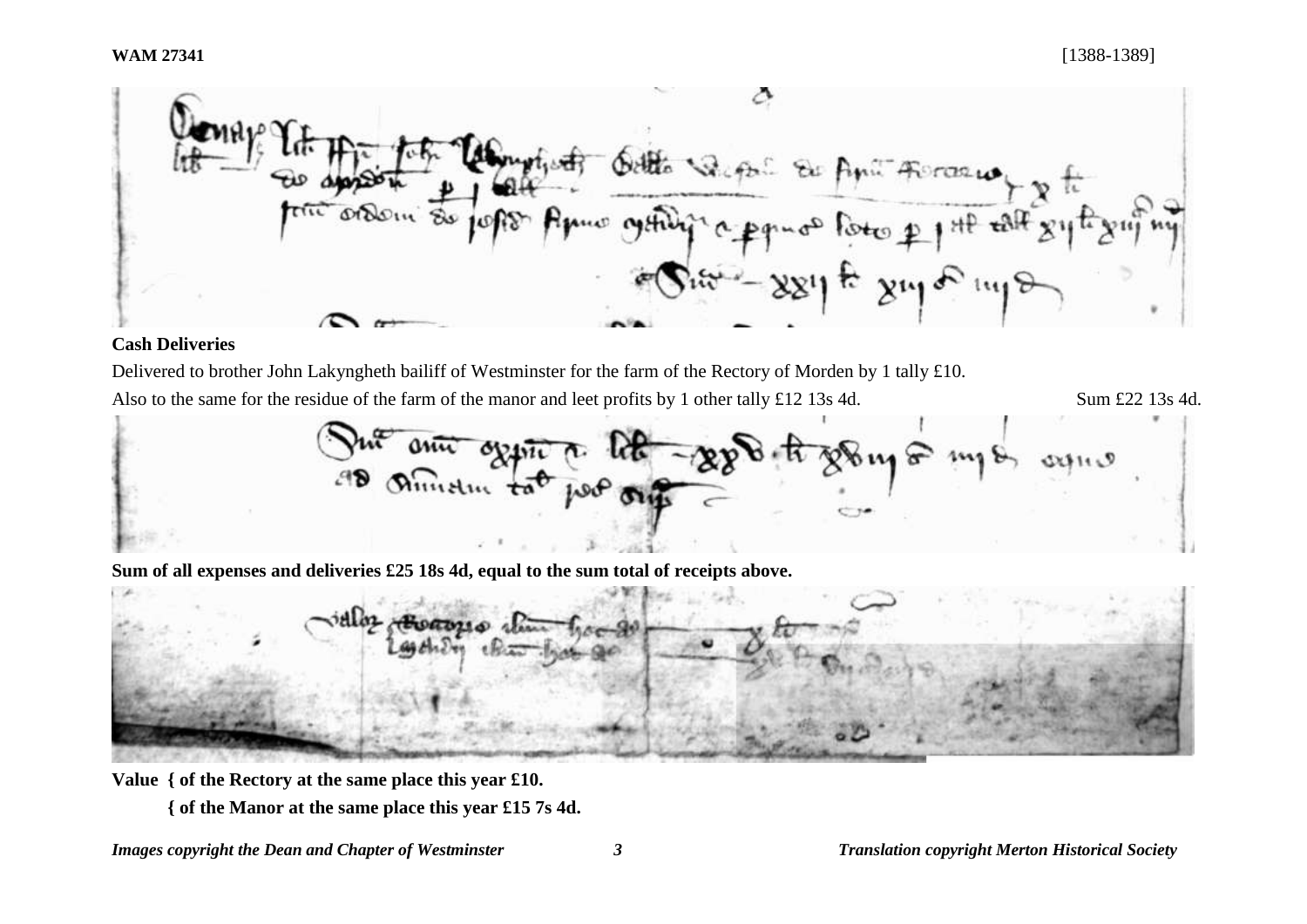# **DORSE**

**Morden**

|                              | #<br>Hono xy que for in main<br>Prot . Or perty Day to<br>Prom Dry get problem motor                                                                                                                                  |
|------------------------------|-----------------------------------------------------------------------------------------------------------------------------------------------------------------------------------------------------------------------|
|                              | ordin O joint very gp<br>the point of Engineers                                                                                                                                                                       |
|                              | their figure ask yo<br>Pe point xx ap throw in                                                                                                                                                                        |
| Wheat                        | Of the remaining, 12 quarters. And there remain 12 quarters wheat in the hands of John Edward and Ralph atte Rithe farmers of the<br>same place by indenture.                                                         |
| <b>Peas</b><br><b>Barley</b> | Of the remaining, 8 quarters. And there remain 8 quarters peas in the hands of the said farmers by indenture.<br>Of the remaining, 18 quarters. And there remain 18 quarters barley in the hands of the said farmers. |

**Oats** Of the remaining, 25 quarters. And there remain 25 quarters oats in the hands of the said farmers.

*Images copyright the Dean and Chapter of Westminster 4 Translation copyright Merton Historical Society*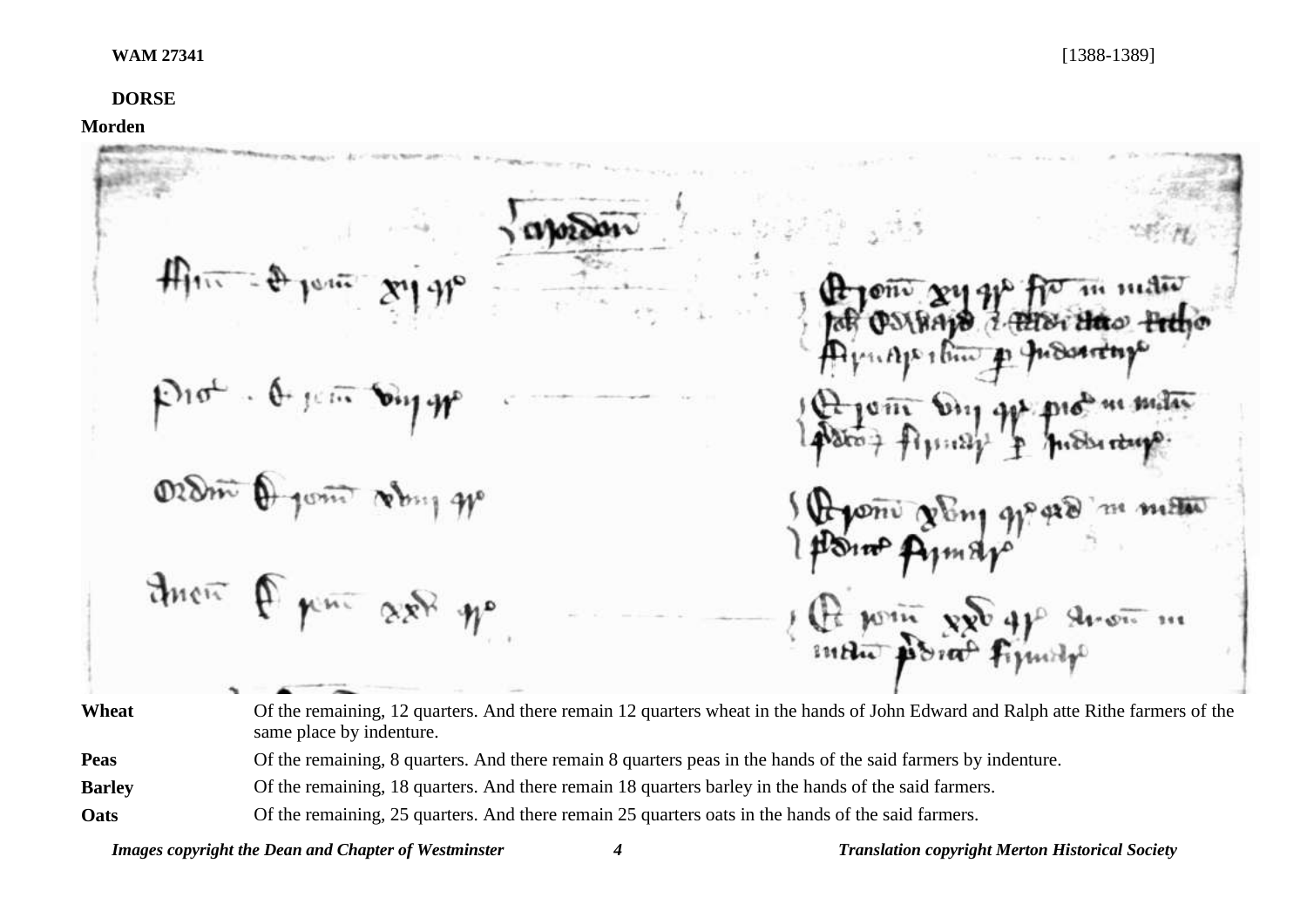**LIVESTOCK ACCOUNT**  $\frac{1}{2}$ lein pollt a ंत्रीमिन्न **Carthorses** Of the remaining, 2. And there remain 2 carthorses in the hands of the said farmers.

| Oxen<br>Of the remaining, 8. And there remain 8 oxen in the hands of the said farmers. |
|----------------------------------------------------------------------------------------|
|----------------------------------------------------------------------------------------|

Geese Of the remaining, 7. And there remain 7 geese in the hands of the said farmers of which 1 gander and 4 breeding females.

**Cocks and hens** Of the remaining, 1 cock and 12 hens. And there remain 1 cock and 12 hens in the hands of the said farmers.